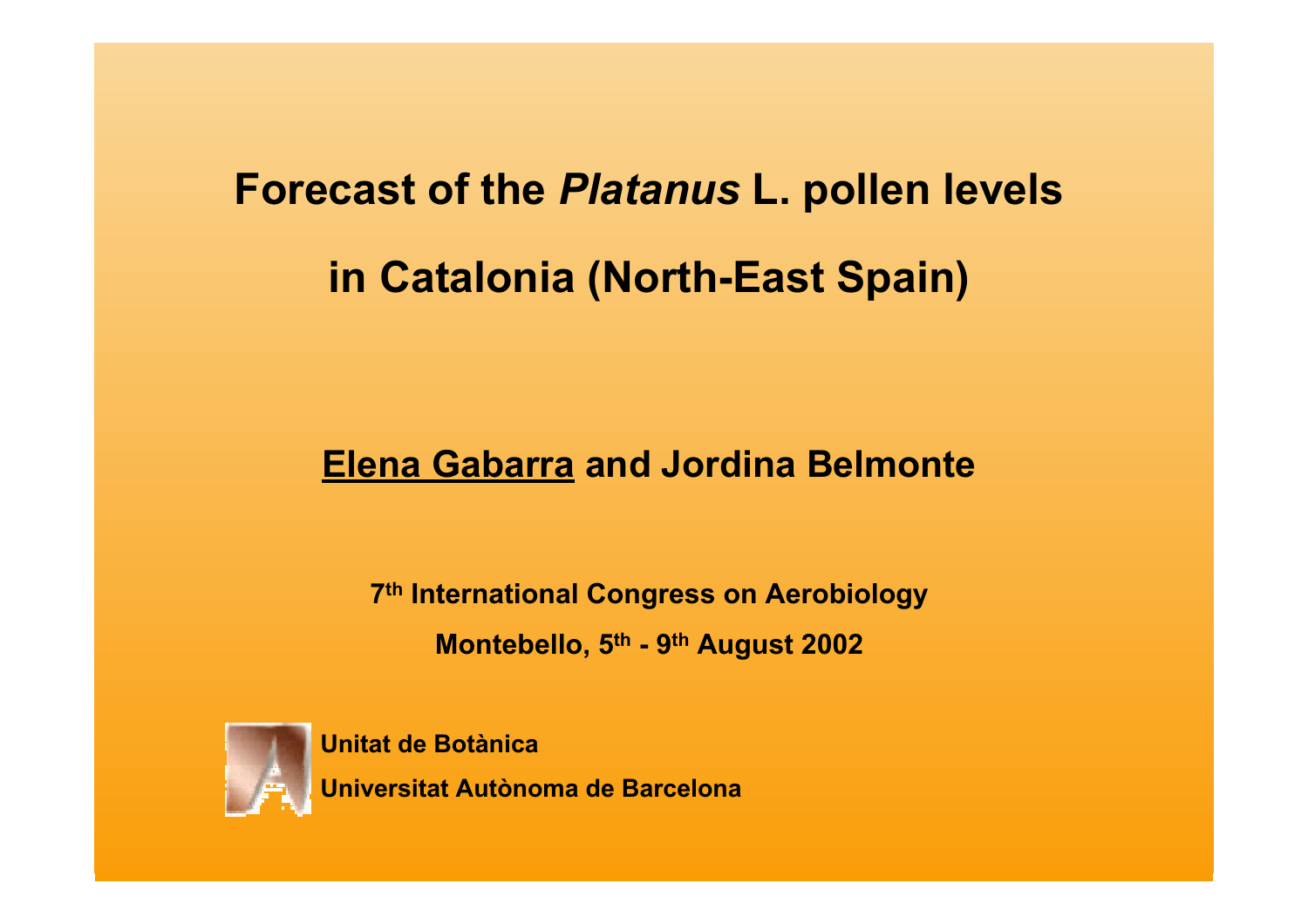# **Introduction**

- • *Platanus* pollen counts are very high and present in all the pollen spectra of the XAC (Gabarra *et al*. in press).
- Its allergenicity has been recognised (Lewis *et al*. 1983; Belmonte,1988; Hernández de Rojas *et al*. 1991, Subiza *et al*.1994).
- It has cross-reactivity with other taxa as Poaceae (Varela *et al*. 1997).
- Recent papers associate *Platanu*s pollen and food allergy (Miralles *et al*. 2002; Enrique *et al*. 2002).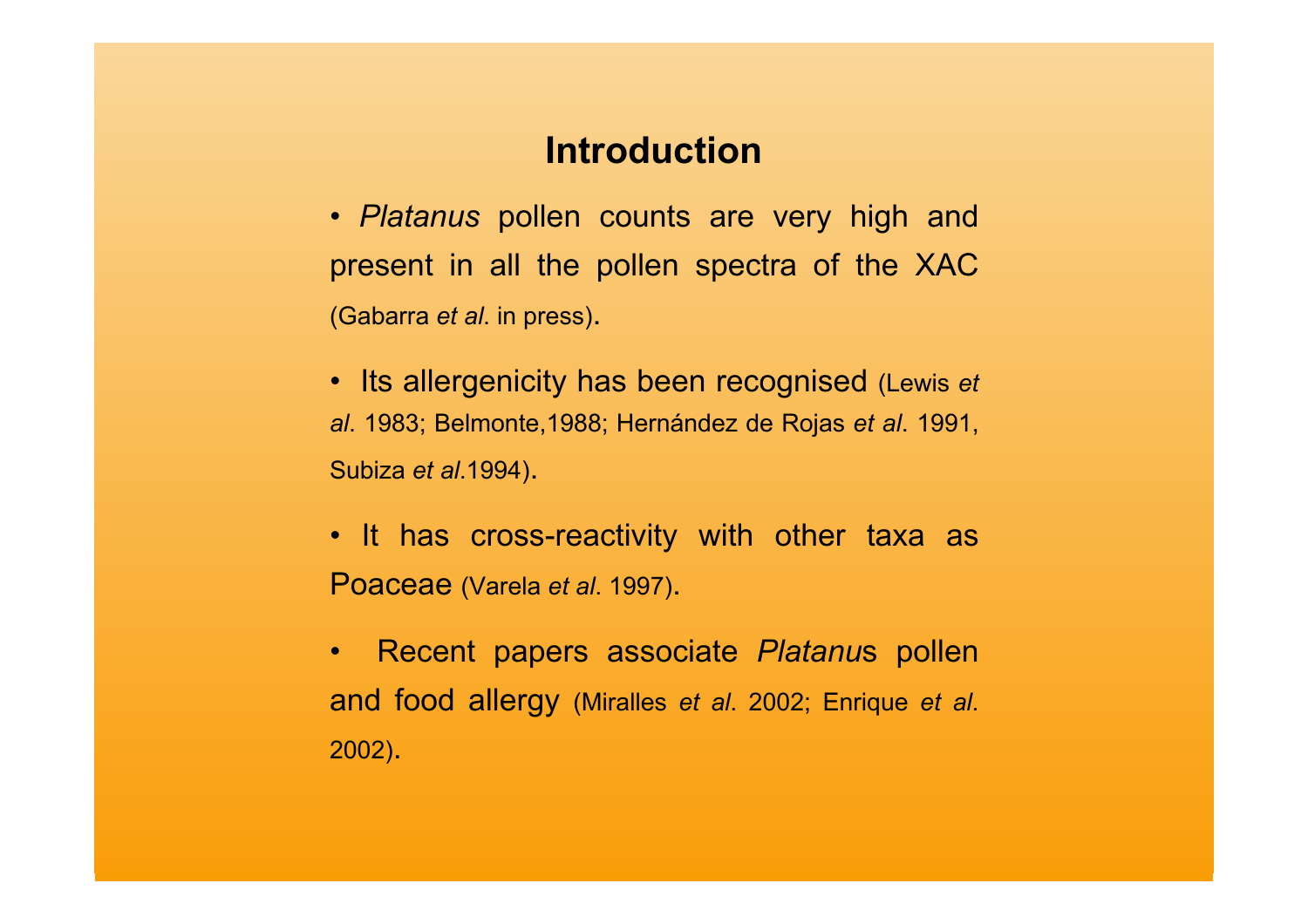# **Floral phenology and distribution of the** *Platanus* **L. species in the Iberian Peninsula**

| <b>Species</b>                                                                                                                                             | <b>Flowering</b><br>period | <b>Habitat</b>                                                                                                                    | <b>Altitude</b><br>(m) | <b>Geographical</b><br>distribution   |  |  |  |
|------------------------------------------------------------------------------------------------------------------------------------------------------------|----------------------------|-----------------------------------------------------------------------------------------------------------------------------------|------------------------|---------------------------------------|--|--|--|
| Platanus x hybrida Brot.<br>(= P. acerifolia (Aiton) Willd.,<br>=P.cuneata Willd.,<br>=P.hipanica Miller ex<br>Münchh., = P.occidentalis x<br>orientalis.) | $IV-VI$                    | Planted as an<br>ornamental tree<br><b>Sometimes</b><br>naturalized near<br>streams and river<br>margins specially<br>wet regions | $0 - 1500$             | The whole Iberian<br>Peninsula        |  |  |  |
| P. orientalis L.                                                                                                                                           |                            | Planted as an<br>ornamental tree                                                                                                  |                        | Rare in the Iberian<br>Peninsula      |  |  |  |
|                                                                                                                                                            |                            |                                                                                                                                   |                        | North East of<br><b>North America</b> |  |  |  |
| P. occidentalis L.                                                                                                                                         |                            | Planted as an                                                                                                                     |                        | Rare in the Iberian<br>Peninsula      |  |  |  |
|                                                                                                                                                            |                            | ornamental tree                                                                                                                   |                        | South West of<br><b>North America</b> |  |  |  |
| <b>Bolòs, O. (1995)</b>                                                                                                                                    |                            |                                                                                                                                   |                        |                                       |  |  |  |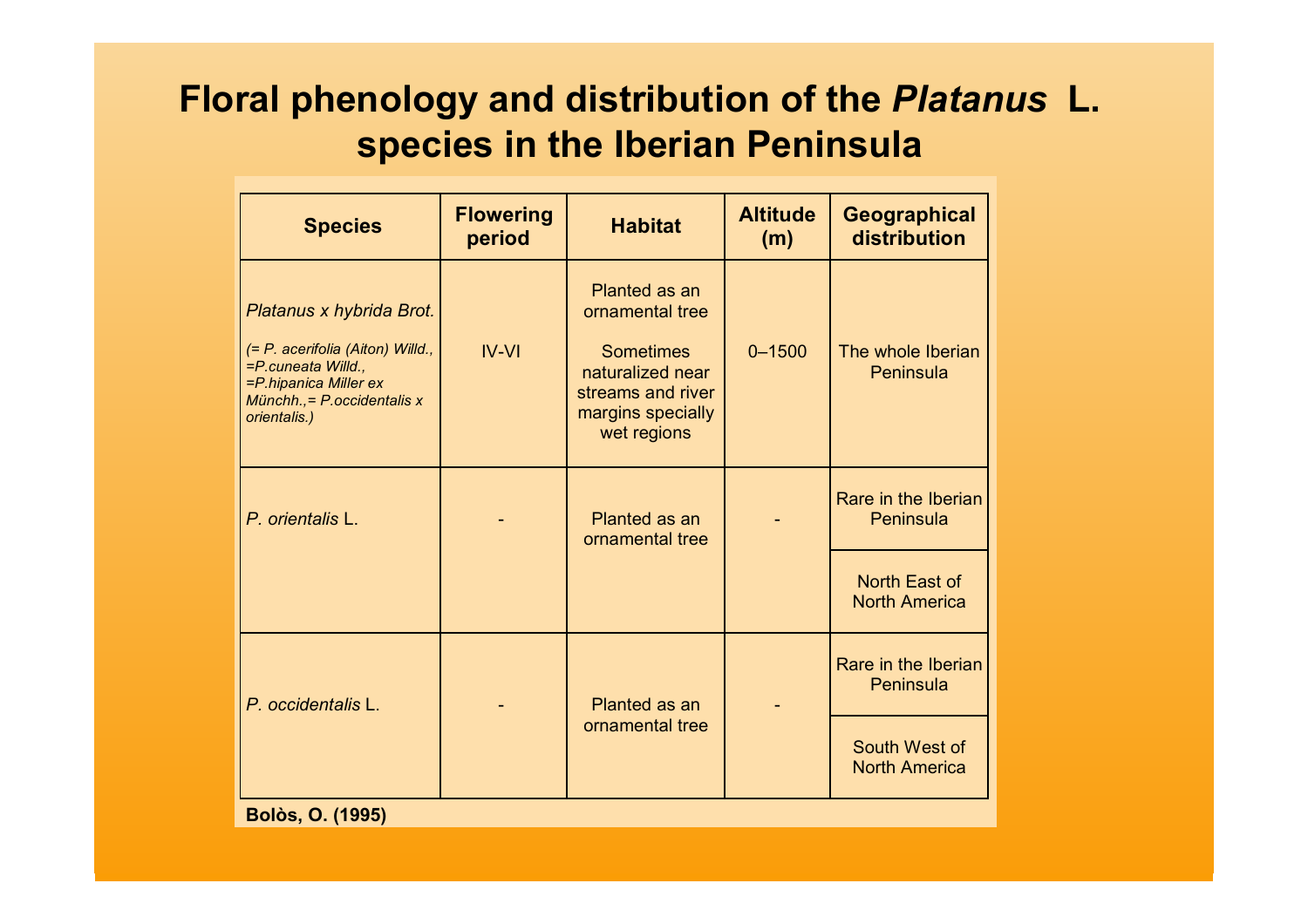# **Aerobiological sampling stations**

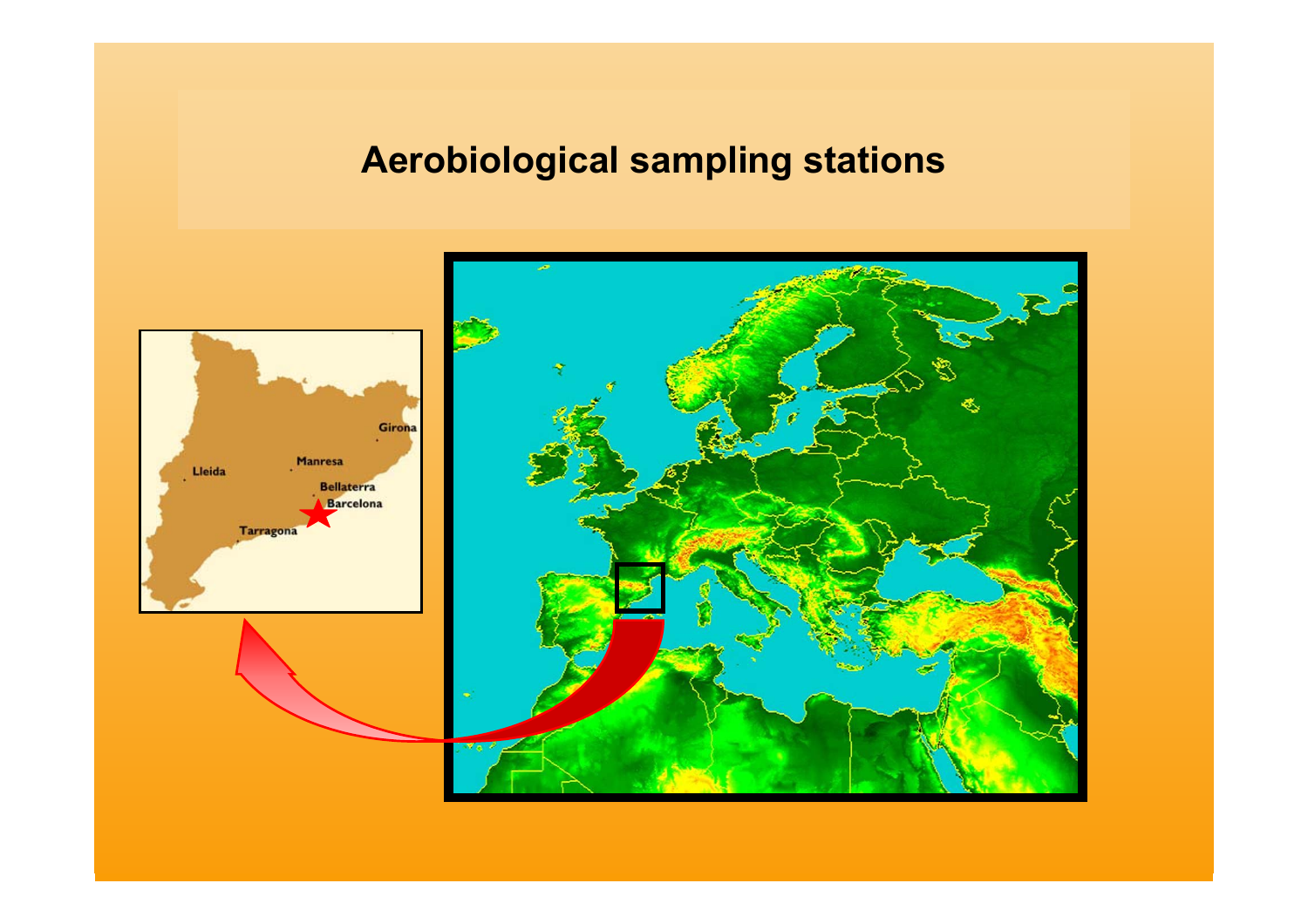# **Geograhical and climatic characteristics of Sampling Stations**

|                                    |                 | <b>Geographical characteristics</b> | <b>Climatic characteristics</b> |                      |                                                              |  |
|------------------------------------|-----------------|-------------------------------------|---------------------------------|----------------------|--------------------------------------------------------------|--|
| <b>Sampling</b><br><b>Stations</b> | <b>Altitude</b> | Geographical                        |                                 | <b>Total Annual</b>  | <b>Phytoclimates</b><br>(Allue, 1990. Atlas fitoclimático de |  |
|                                    | (m.a.s.l.)      | <b>Coordinates</b>                  | Temp. (°C)                      | <b>Rainfall (mm)</b> | España.INIA)                                                 |  |
| Girona                             | 70              | 41° 59' N, 02° 60' E                | 15,0                            | 740                  | Fresh-Continental Oriental-semihumid                         |  |
| <b>Manresa</b>                     | 238             | 41°43' N, 01°50' E                  | 13,6                            | 619                  | Fresh-Continental Oriental-semihumid                         |  |
| <b>Lleida</b>                      | 221             | 41° 37' N, 00° 37' E                | 15,1                            | 385                  | Fresh-Transitional-semiarid                                  |  |
| <b>Bellaterra</b>                  | 190             | 41° 33' N, 02° 07' E                | 15,2                            | 594                  | Fresh-Continental Oriental-semihumid                         |  |
| <b>Barcelona</b>                   | 12              | 41° 24' N, 02° 11' E                | 16,4                            | 593                  | <b>Fresh-Tethyc-semiarid</b>                                 |  |
| Tarragona                          | 20              | 41° 07' N, 01° 15' E                | 15,8                            | 478                  | Fresh-Tethyc-semiarid                                        |  |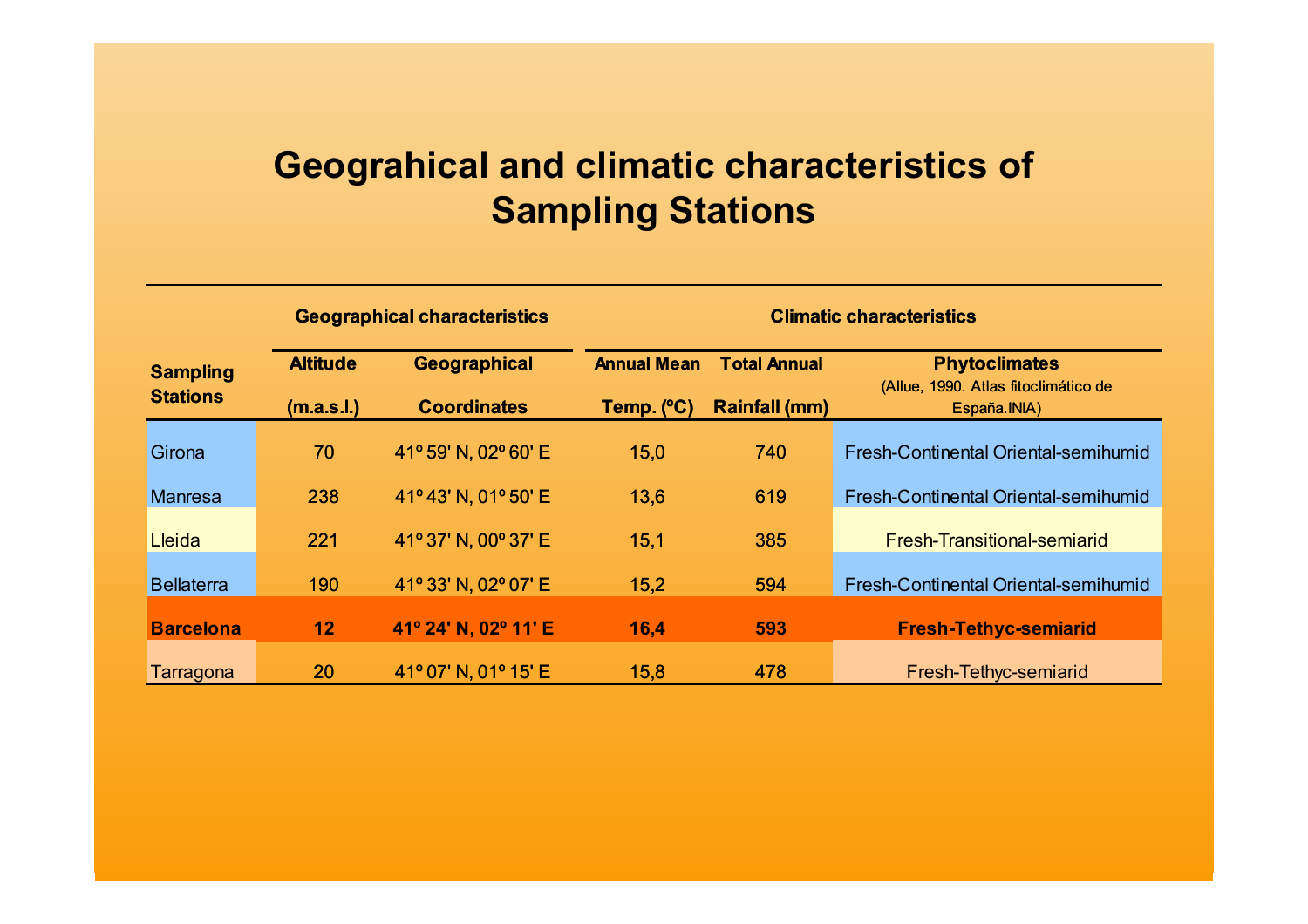# **Objectives**

- A better knowledge of the *Platanus* pollen behaviour in relation to meteorological parameters.
- To obtain a reliable **multiple regression model** based on meteorological data, in order to forecast:
	- *Platanus* pollen concentrations for a given period.
	- The dates when these concentrations will occur.

The model is tested with 2002 data.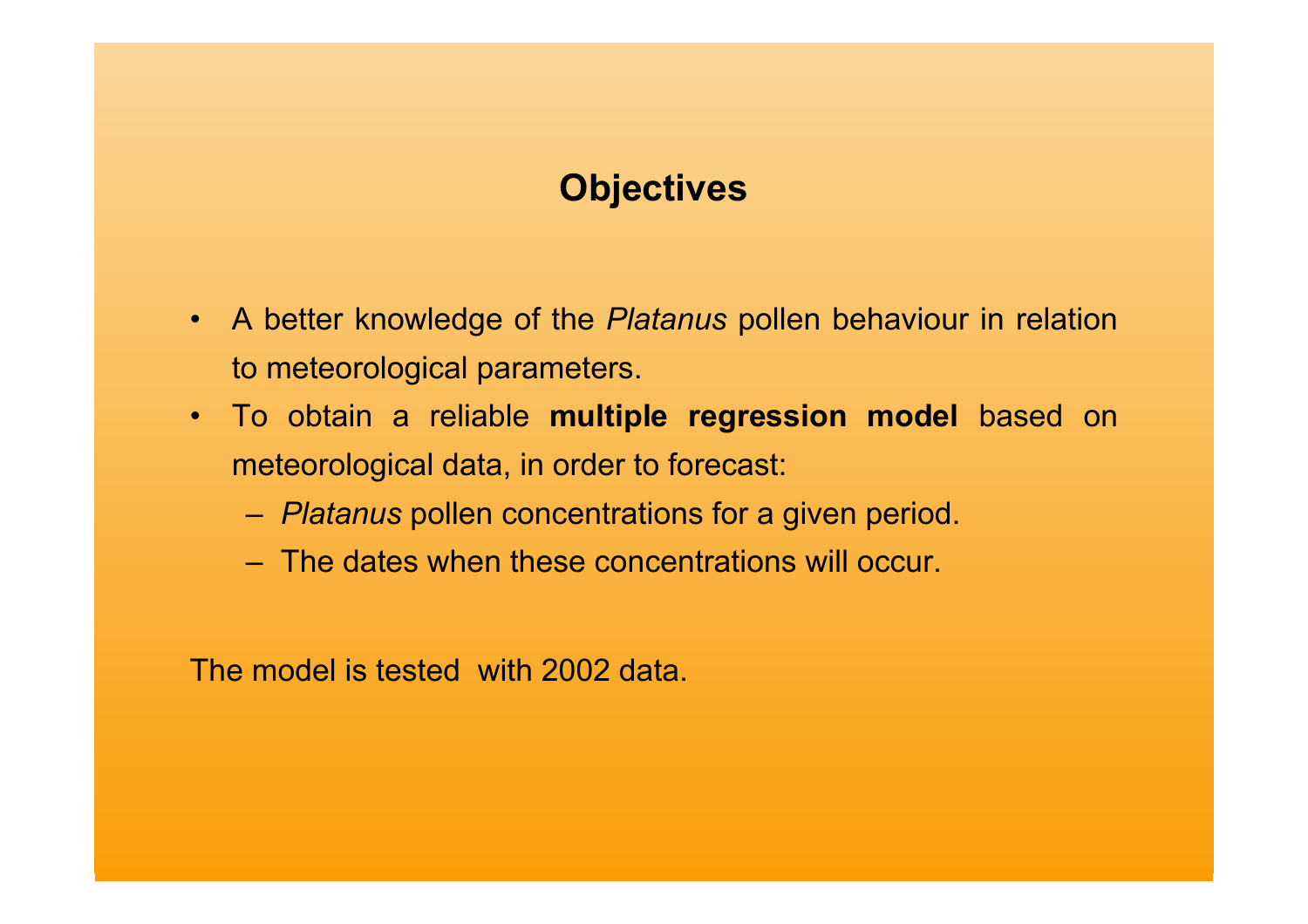# **Material and Methods - Pollen and Sampling Site**

### **Pollen Data:**

- •Seven-day spore Hirst trap (Hirst, 1952).
- $\bullet$ Counting method proposed by the REA (Dominguez *et al*. 1991).
- •Base results expressed as mean daily pollen concentrations (P/m 3).

#### **Site:**

•Barcelona sampling site (1994-2001; 2002).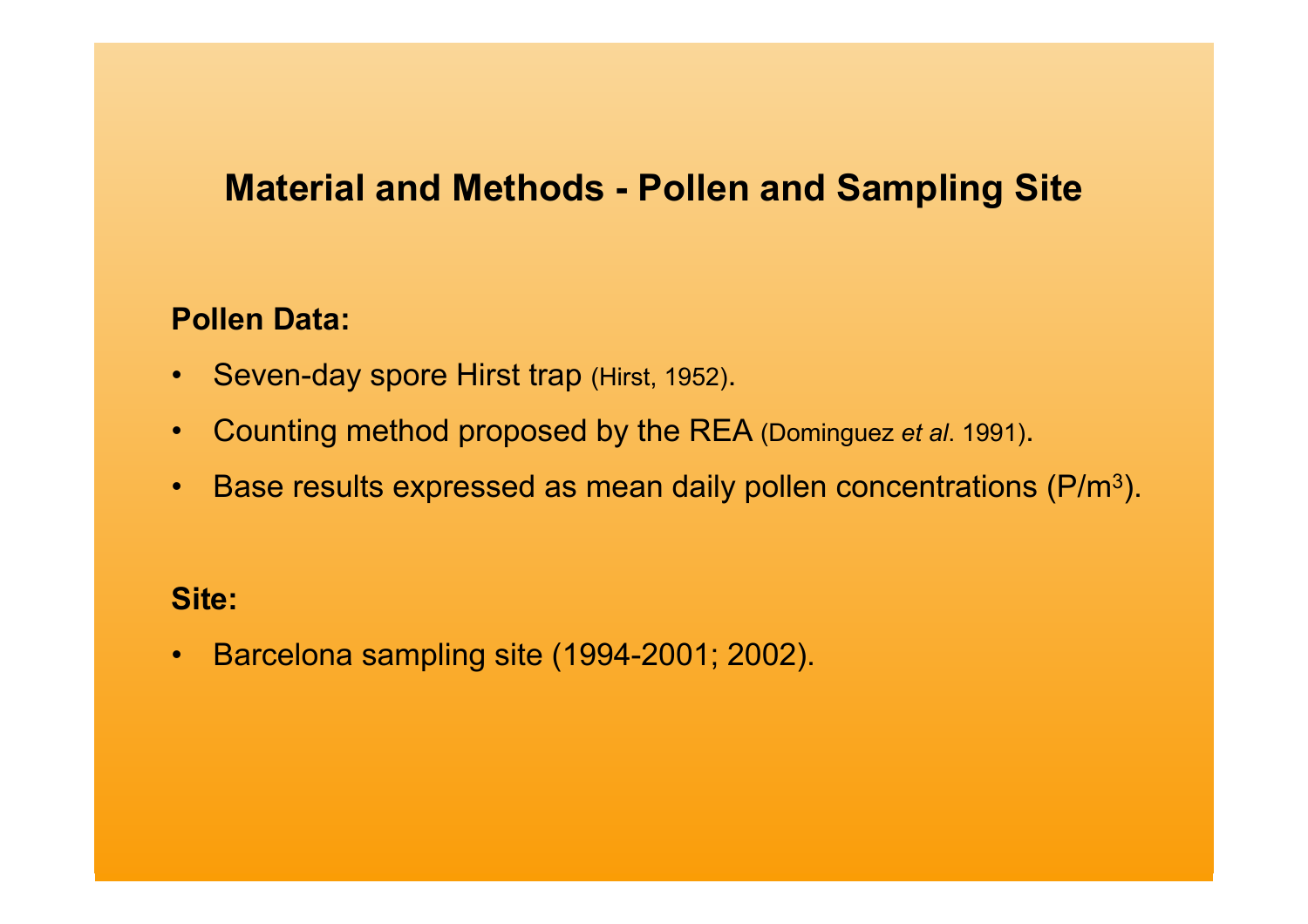# **Materials and Methods - Study Period**

**Concepts on Pollen:**

- **Pollen Season (PS)** Period comprised between the date when the pollen level in the air is equal or superior uninterruptedly to 1 P/m3 until the date when the first zero value is recorded.
- **Pre-Peak Period (PP)** Period running from the beginning of the PS until the date when the annual maximum occurs.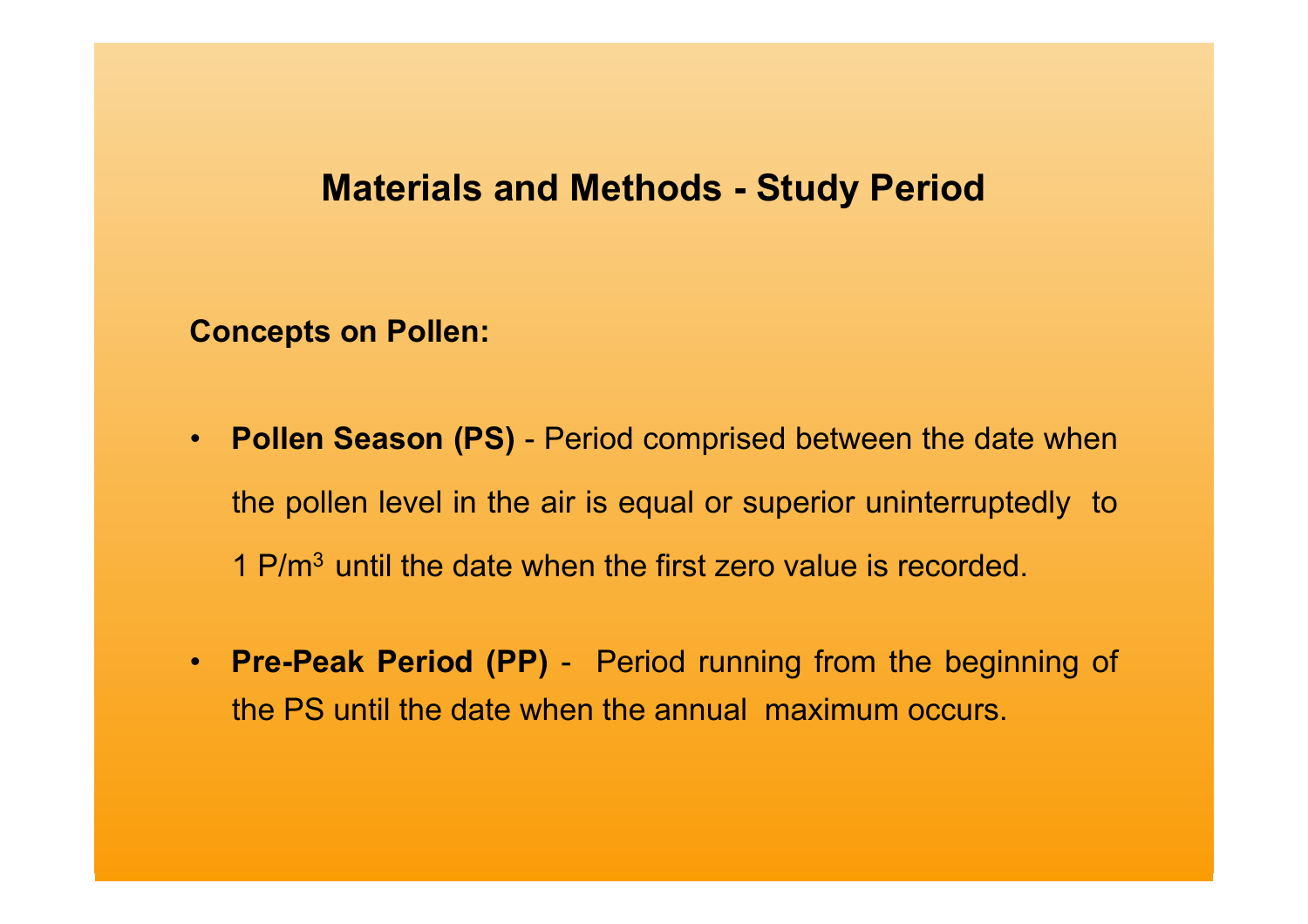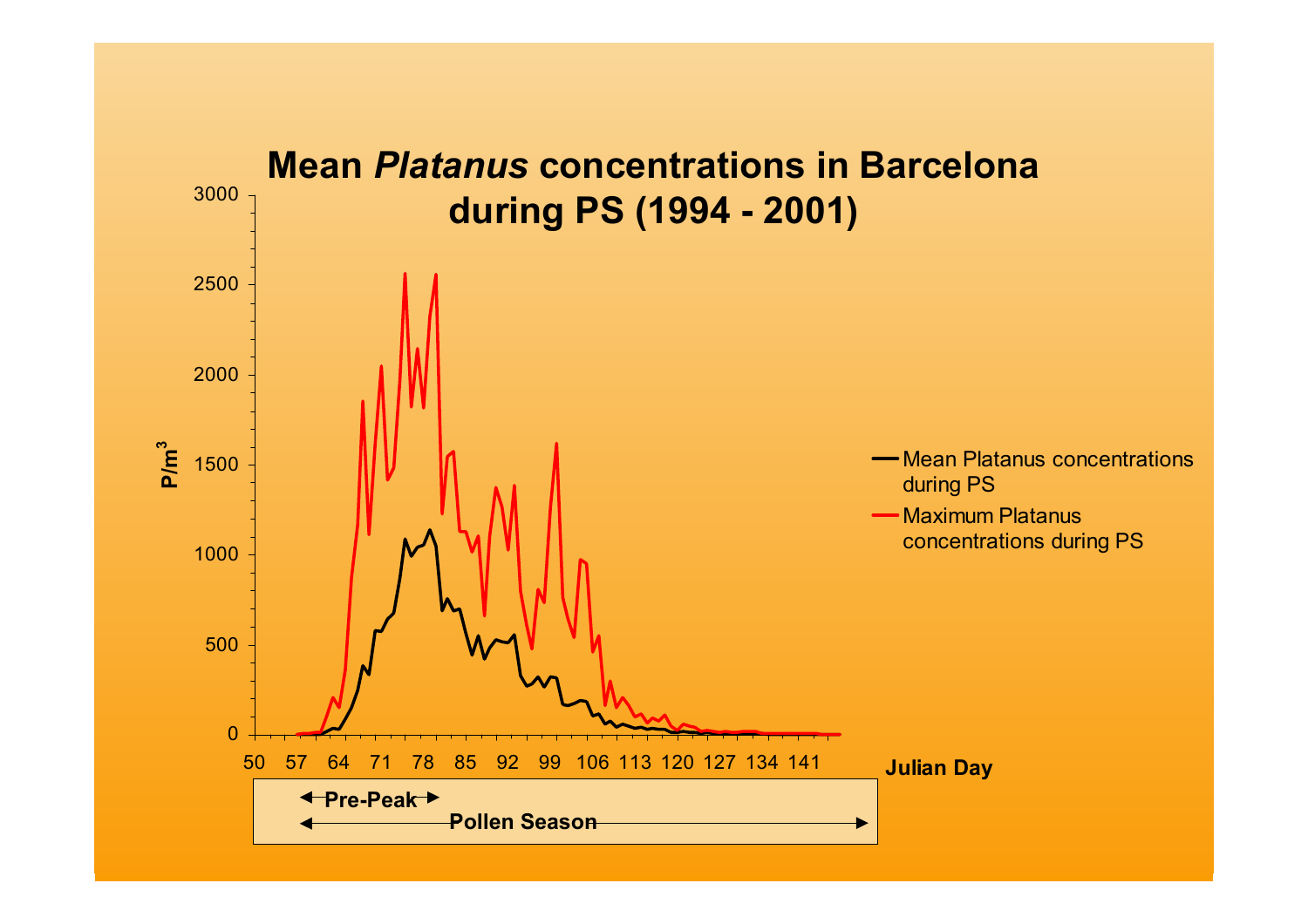# *Platanus* **Pollen Season Barcelona (1994-2001)**

|      | <b>PS Beginning date</b> |                                | <b>PS Maximum date</b> |                                | <b>PS Ending date</b> |                                |    | <b>PS Duration PP Duration</b> |
|------|--------------------------|--------------------------------|------------------------|--------------------------------|-----------------------|--------------------------------|----|--------------------------------|
| Year | <b>Month/Day</b>         | <b>Julian Day</b><br><b>Nr</b> | <b>Month/Day</b>       | <b>Julian Day</b><br><b>Nr</b> | <b>Month/Day</b>      | <b>Julian Day</b><br><b>Nr</b> |    | (Nr of Days) $(Nr$ of Days)    |
| 1994 | M3                       | 62                             | <b>M11</b>             | 70                             | MY9                   | 129                            | 67 | 9                              |
| 1995 | <b>F28</b>               | 59                             | M <sub>19</sub>        | 78                             | <b>MY18</b>           | 138                            | 79 | 20                             |
| 1996 | <b>M17</b>               | 77                             | A <sub>9</sub>         | 100                            | <b>MY19</b>           | 140                            | 63 | 24                             |
| 1997 | F <sub>26</sub>          | 57                             | M <sub>12</sub>        | 71                             | <b>MY27</b>           | 147                            | 90 | 15                             |
| 1998 | M6                       | 65                             | <b>M20</b>             | 79                             | <b>MY24</b>           | 145                            | 80 | 14                             |
| 1999 | M7                       | 66                             | M21                    | 80                             | <b>MY14</b>           | 134                            | 68 | 15                             |
| 2000 | M <sub>5</sub>           | 65                             | M <sub>15</sub>        | 75                             | <b>MY15</b>           | 136                            | 71 | 11                             |
| 2001 | M <sub>4</sub>           | 63                             | <b>M17</b>             | 76                             | MY <sub>1</sub>       | 121                            | 58 | 14                             |

**F= February**

**M=March**

**A=April**

**MY= May**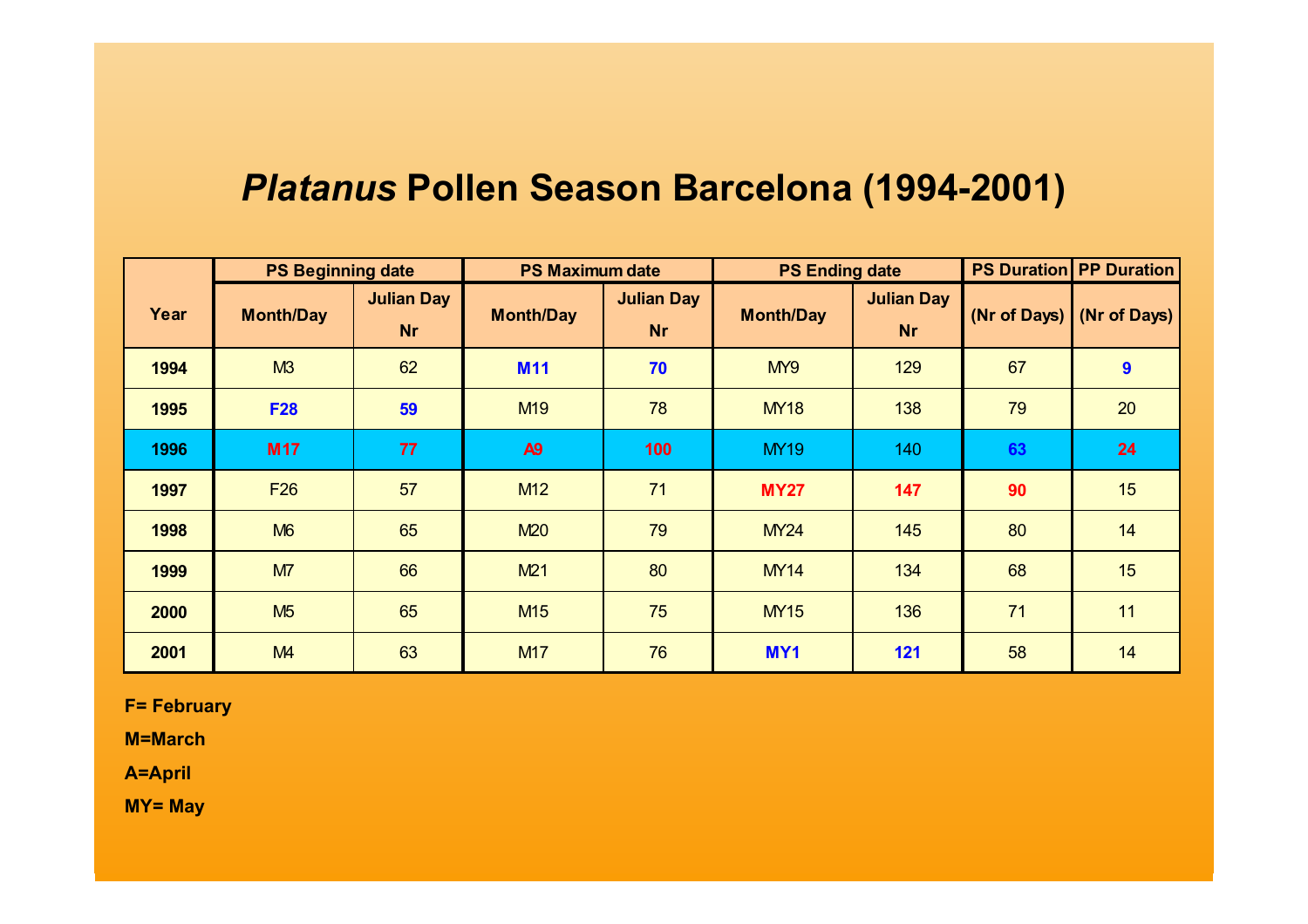# *Platanus* **Pre-Peak Period Barcelona (1994-2001)**

| Year | <b>Duration of the PP</b> | <b>Total PP Pollen</b> | <b>Mean concentration during PP</b>     | <b>Daily Maximum</b> | <b>Julian Day</b> | <b>Month/Day</b> |
|------|---------------------------|------------------------|-----------------------------------------|----------------------|-------------------|------------------|
|      | (Nr days)                 | (Pollen Grains)        | <b>Total PP/Duration PP [Pollen/m3]</b> | [Pollen/m3]          | <b>Nr</b>         |                  |
| 1994 | 9                         | 3732                   | 415                                     | 1620                 | 70                | M11              |
| 1995 | 20                        | 6399                   | 320                                     | 1543                 | 78                | M <sub>19</sub>  |
| 1996 | 24                        | 13938                  | 581                                     | 1622                 | 100               | A9               |
| 1997 | 15                        | 9169                   | 611                                     | 2052                 | 71                | M <sub>12</sub>  |
| 1998 | 14                        | 9591                   | 685                                     | 2022                 | 79                | <b>M20</b>       |
| 1999 | 15                        | 9052                   | 603                                     | 2557                 | 80                | M21              |
| 2000 | 11                        | 7636                   | 694                                     | 2567                 | 75                | <b>M15</b>       |
| 2001 | 14                        | 7001                   | 500                                     | 1386                 | 76                | <b>M17</b>       |

**Retained for modelling**

**M=March**

**A=April**

(Varela *et al*. 1997)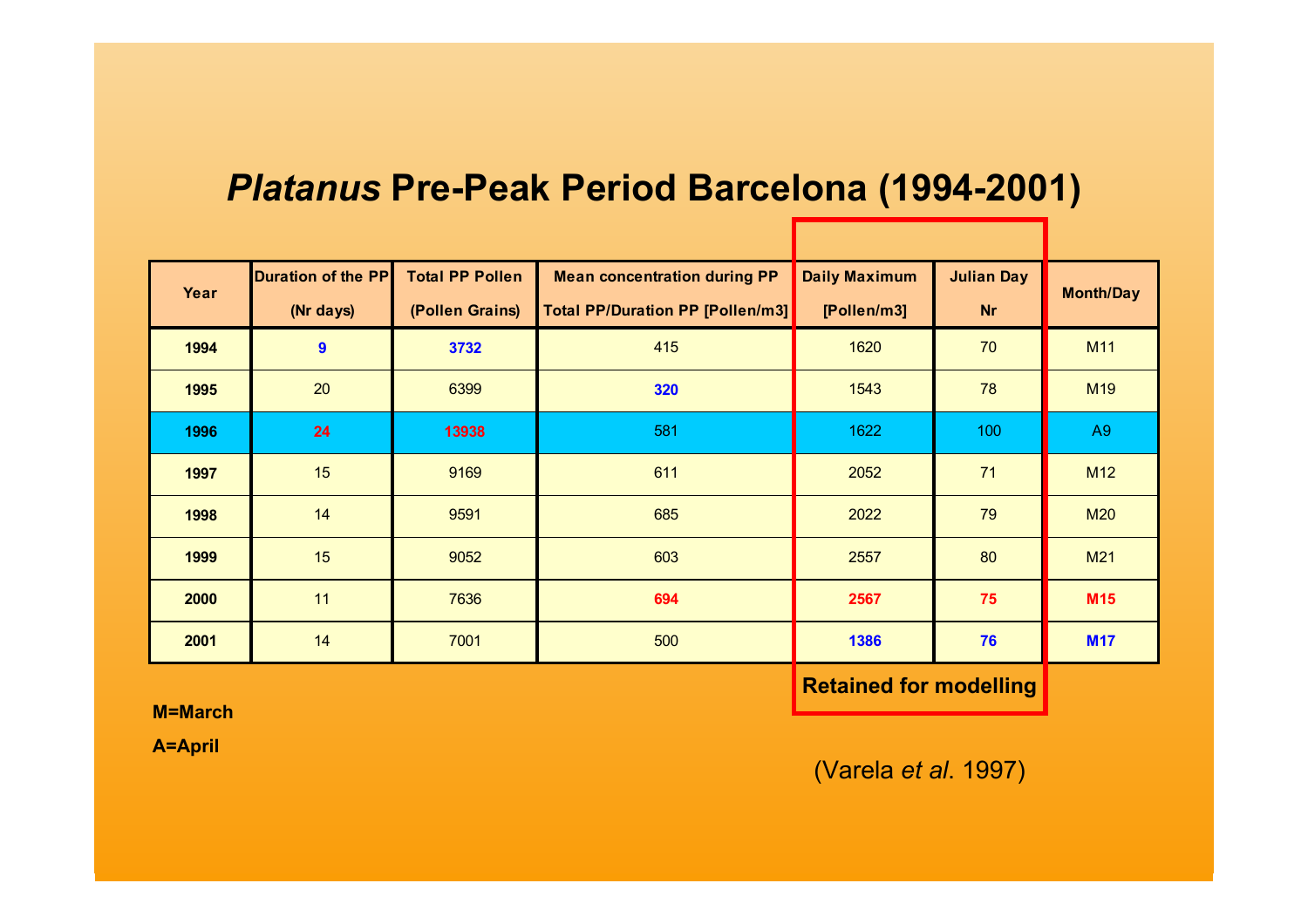# **Materials and Methods- Meteorology**

#### **Site and study period:**

- •Barcelona (1994-2001; 2002)
- • The study period for these parameters are :

-January\*

- -First fortnight of January\*
- -Second fortnight of January\*
- -The Pre-Peak period

\*Alba and Díaz de la Guardia, 1998

#### **Meteorological data provided by Servei Català de Meteorologia**

# **Meterological parameters, base data:**

- •Daily Temperature (°C)
	- -Maximum
	- -Minimum
	- -Mean
- •Daily Rainfall (mm)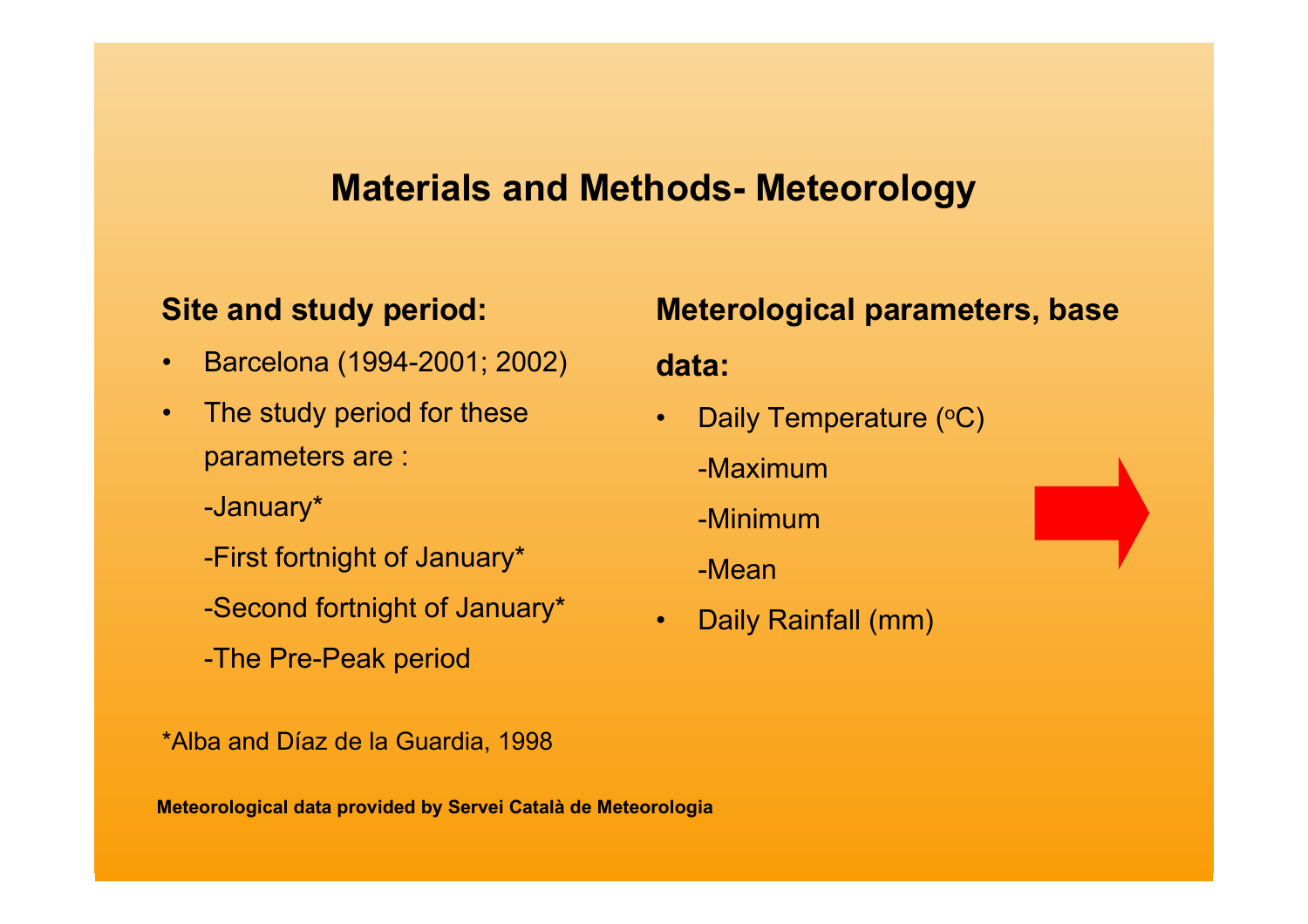# **Materials and Methods- Meteorology**

- • **Temperatures - Concepts applied for each period:**
	- -Mean
	- -Median
	- -Maximum absolute
	- -Minimum absolute
	- -Cumulated
- • **Rainfall - Concepts applied for each period:**
	- -Mean
	- -Maximum absolute
	- -Cumulated
- • **Parameters retained:**
	- -Mean of the maximum temperatures -Maximum of the maximumtemperatures -Mean of the minimum temperatures -Mean of the mean temperatures -Median of the mean temperatures -Cumulated Rainfall
- • These parameters are considered for each of the four periods of study.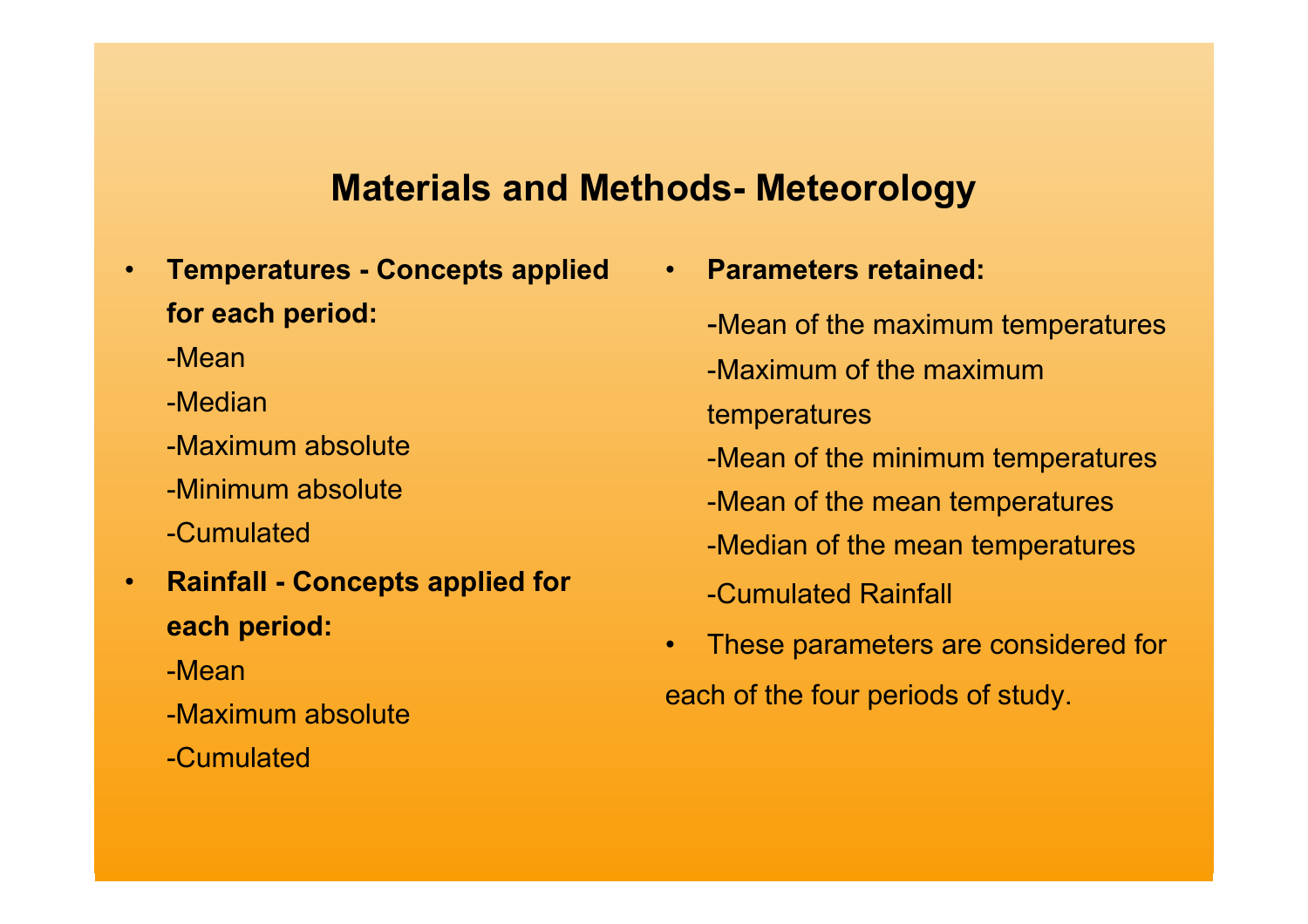# **Results - Multiple regression analysis (Stepwise)**

- • The meteorological parameters of the months prior to Pre-Peak were not significant.
- The absolute maximum of the maximum temperatures from the prepeak help Pre-Seasonal data to "enter" in the regression model. However this model can not be valid for forecasting since includes a parameter from the same Pre-Peak.
- $\bullet$  Alternative Proposal - To use the absolute mean maximum of the maximum temperatures of the previous periods (1994-2001).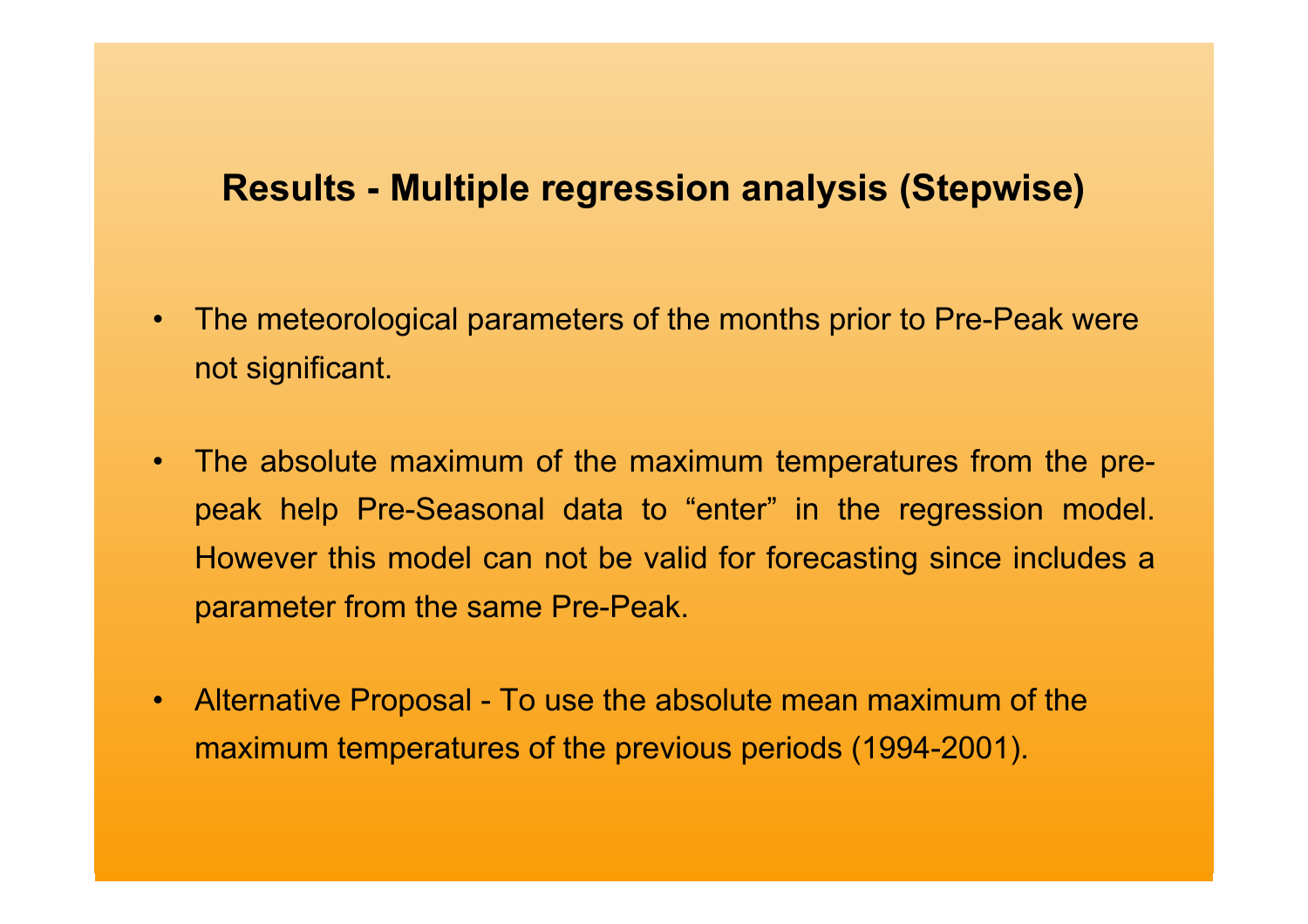### **Predictive formula for daily maximum concentration**

Adjusted  $R^2$  = 0.99 **Y = (Dependent variable) Daily maximum concentration**

 $Y=$  - 1237,11 + 295,63  $T_{MXmx}$ <sup>pp</sup> – 189,05  $T_{MINmn}$ <sup>1stF</sup> – 152,06  $T_{MXmx}$ <sup>2ndF</sup>- 5,51  $R_{TOTAL}$ <sup>J</sup> + 211,70  $T_{MINmn}$ <sup>J</sup> – 0,258  $R_{TOTAL}$ <sup>1stF</sup>

 $T_{M\times m}$ <sup>PP</sup> : Absolute maximum of the maximum temperatures during the Pre-Peak

 $T_{MINmn}$ <sup>1stF</sup> : Mean of the minimum temperatures during the first fortnight of January

 $T_{M\times m}^{2ndF}$ : Maximum of the maximum temperatures during the second fortnight of January

 $R_{\text{TOTAI}}$ <sup>J</sup>: Total rainfall during January

 $T_{MINmn}$ <sup>J</sup>: Mean of the minimum temperatures during January

 $R_{\text{total}}$ <sup>1stF</sup> : Total rainfall during the first fortnight of January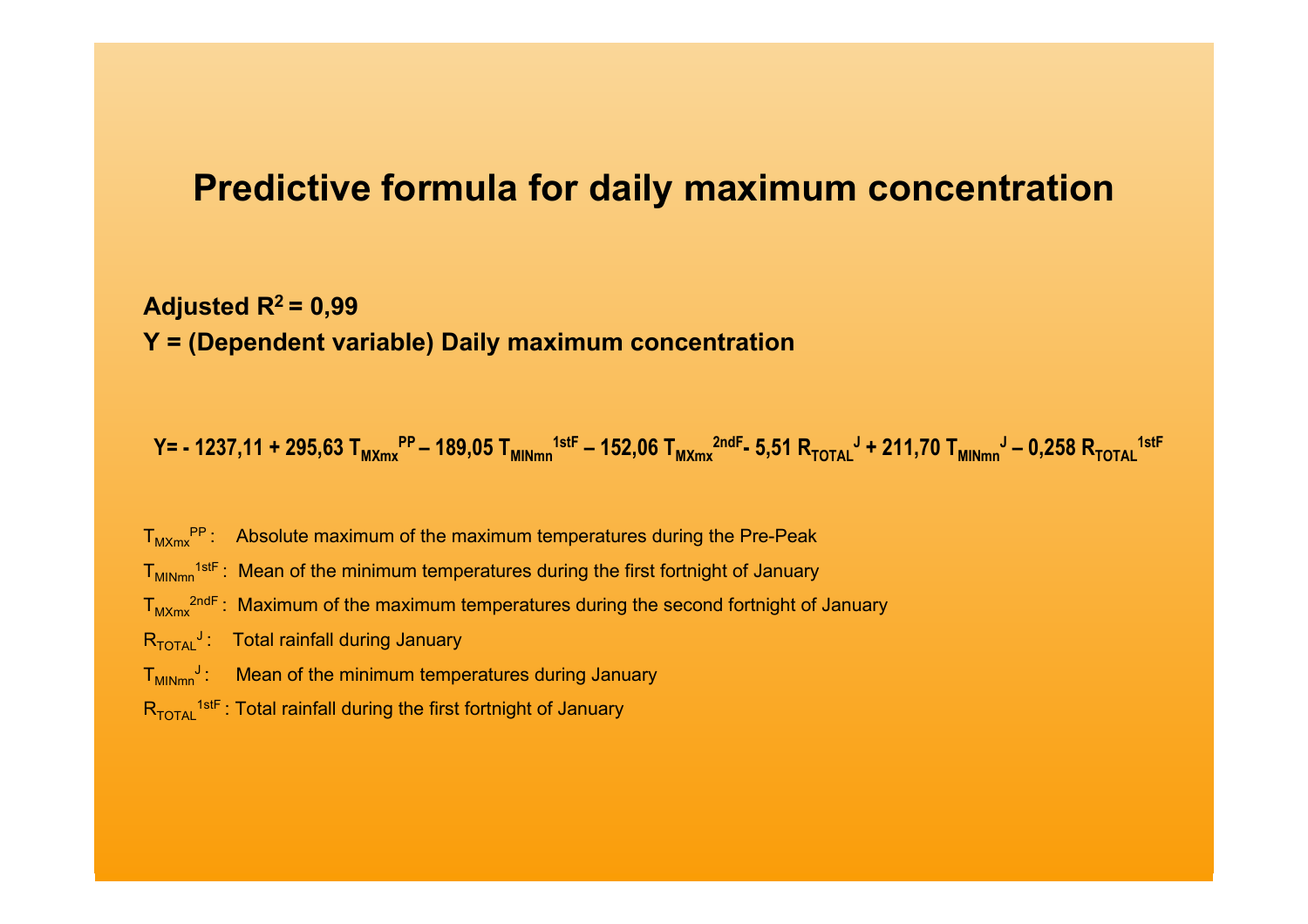# **Model validation using 2002 data**

Adjusted  $R^2$  = 0,99 **Y = (Dependent variable) Daily maximum concentration**

 $Y=$  - 1237,11 + 295,63  $T_{MXmx}$ <sup>PP</sup> – 189,05  $T_{MINmn}$ <sup>1stF</sup> – 152,06  $T_{MXmx}$ <sup>2ndF</sup>- 5,51  $R_{\text{TOTAL}}$ <sup>J</sup> + 211,70  $T_{MINmn}$ ,  $J$  – 0,258  $R_{\text{TOTAL}}$ <sup>1st</sup>

 $T_{M\times mx}^{PP}$  = 19,9 °C  $T_{\text{MINmn}}^{1stF} = 7.5 \text{ °C}$  $T_{M\times mx}$ <sup>2ndF</sup>= 20,1 <sup>o</sup>C  $R_{\text{total}}$ <sup>J</sup>= 20,2 mm  $T_{\text{MINmn}}^{\text{J}}= 8 \text{°C}$  $R_{\text{TOTAI}}$ <sup>1stF</sup>= 18,6 mm

**Expected: 1706 pollens/m 3 on the julian day 76 Observed:1812 pollens/m3 on the julian day 78**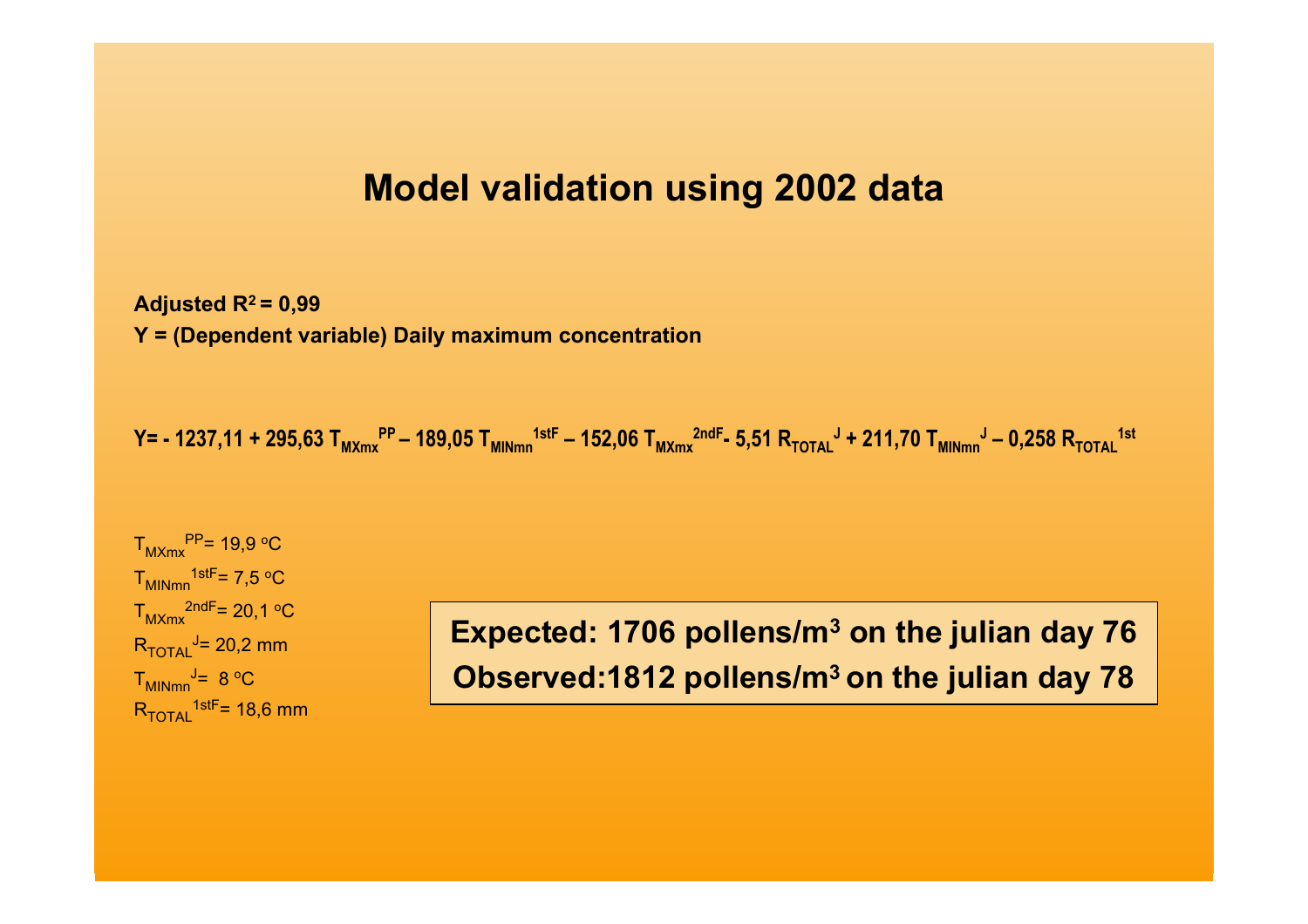# **Alternative 2002 model**

**Adjusted R2= 0,99 Y= Dependent variable, maximum concentration**

 $Y = -1237,11 + 295,63$  T<sub>MXmx</sub><sup>PP</sup> – 189,05 T<sub>MINmn</sub><sup>1stF</sup> – 152,06 T<sub>MXmx</sub><sup>2ndF</sup>- 5,51 R<sub>TOTAL</sub><sup>J</sup> + 211,70 T<sub>MINmn</sub><sup>J</sup> – 0,258 R<sub>TOTAL</sub><sup>1st</sup>

 $T_{M\times mx}^{PP}$ = 19,925 °C (Mean period 1994-2001)  $T<sub>MINmn</sub><sup>1stF</sup> = 7,5 °C (2002 data)$  $T_{MXmx}^{2ndF= 20,1 °C (2002 data)$  $R_{\text{TOTAI}}$ <sup>J</sup>= 20,2 mm (2002 data)  $T_{\text{MINmn}}$ <sup>J</sup>= 8 °C (2002 data)

 $R_{\text{Total}}^{\text{MINmm}}$  and  $R_{\text{Total}}^{\text{MINmm}}$  (2002 data) **Expected: 1756 pollens/m<sup>3</sup> on the julian day 77 Observed:1812 pollens/m3 on the julian day 78**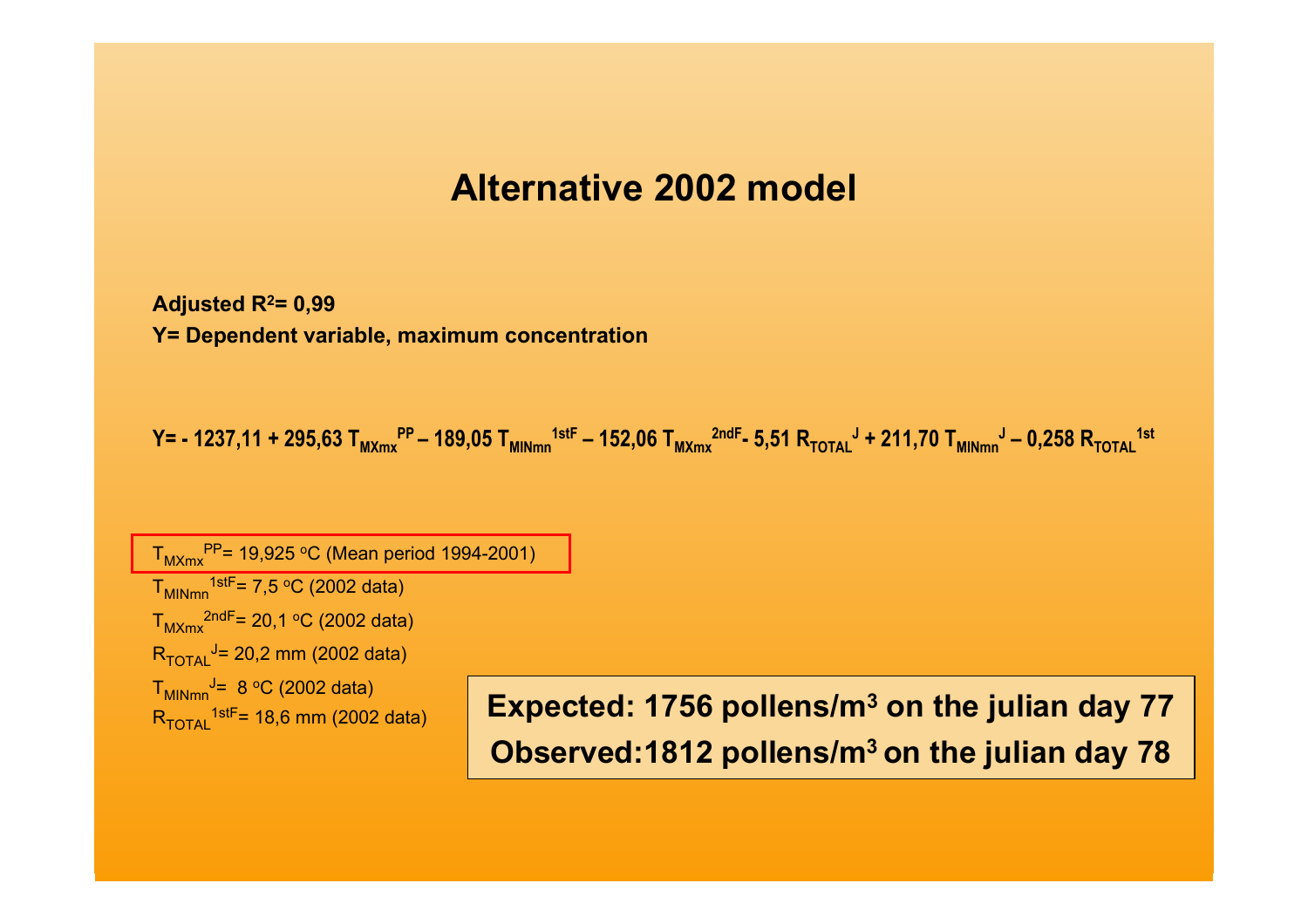# **Estimation of the date of the maximum concentration**

**Curve of Mean** *Platanus* **Pollen concentrations during the Pre-Peak (1994-95, 1997-2001)**

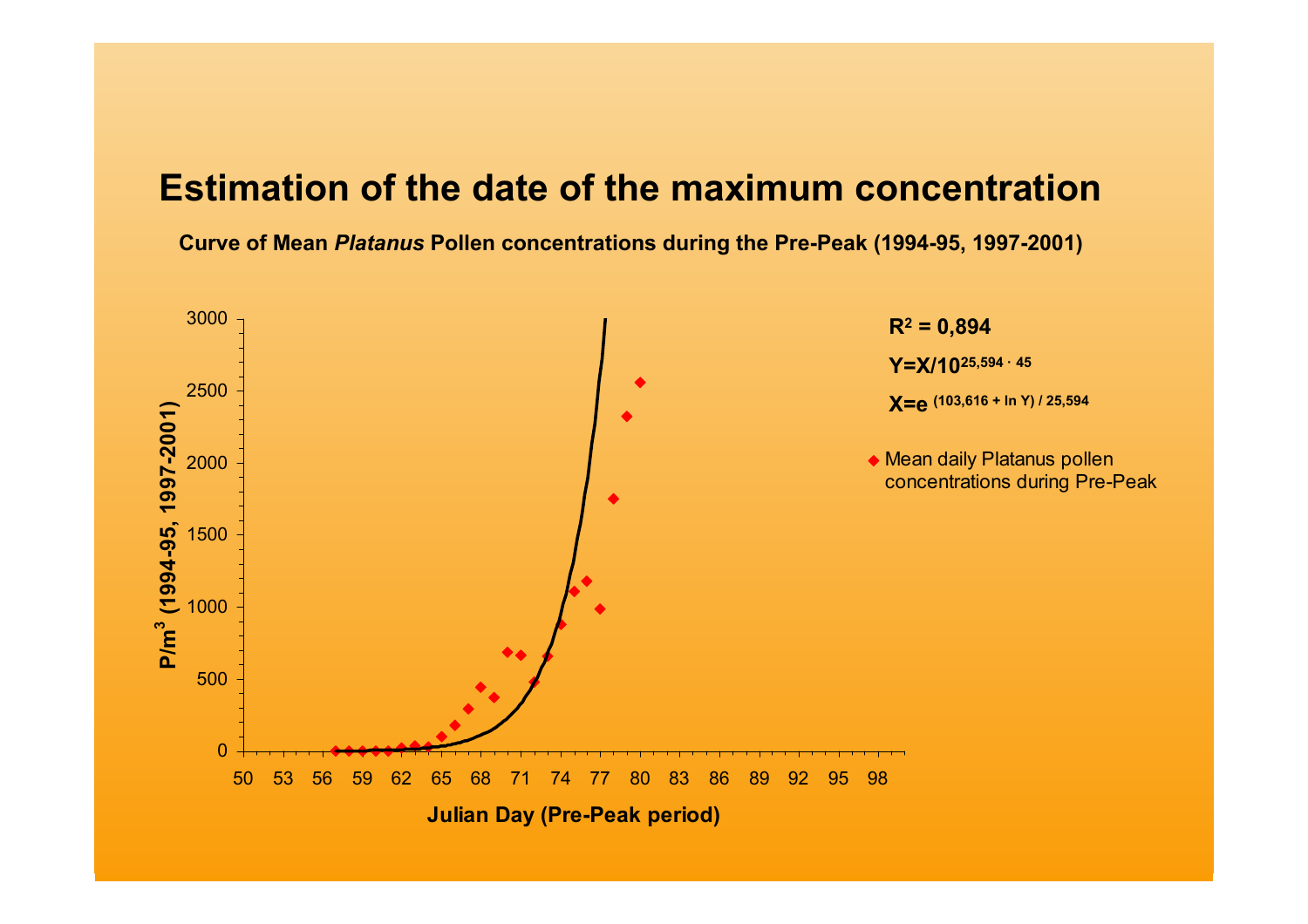# **Conclusions**

- • Maximum temperature during the Pre-Peak influences the *Platanus* pollen concentrations.
- Pre-Seasonal meteorological parameters influence *Platanus* pollen levels, but not enough to allow Pre-Season forecast.
- More pollen and meteorological data are necessary to confirm the good adjustment of the forecast alternative model proposed.
- Other Pre-Seasonal periods should be investigated to establish if Pre-Season forecast can be undertaken.
- Our next aim is to work deeper in this model and widespread the model to the rest of the XAC sampling stations.